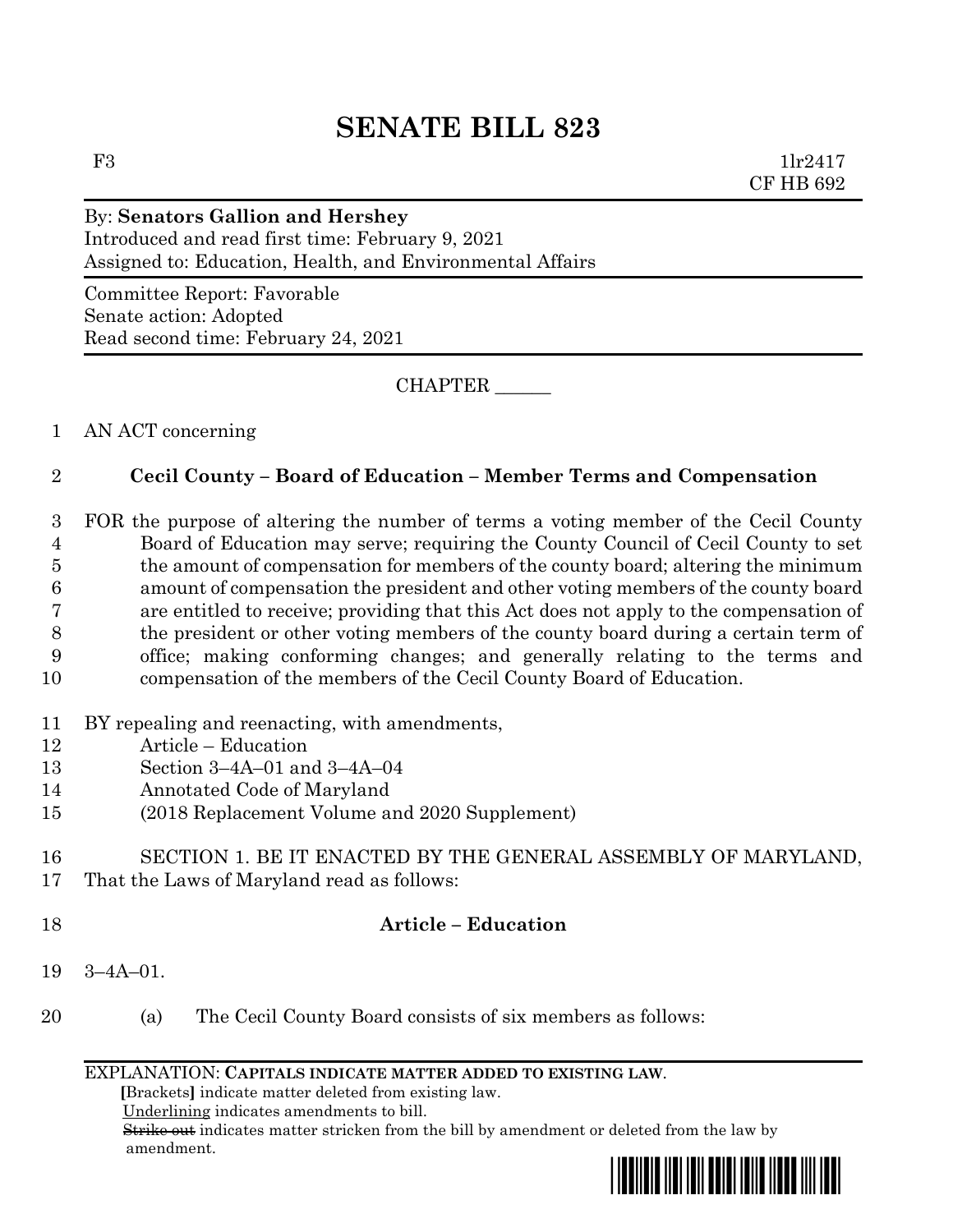### **SENATE BILL 823**

| $\mathbf 1$<br>$\overline{2}$ | (1)<br>and                                                                                                                                                                                                                                         |       | One voting member elected from each of the five commissioner districts;                                                                                           |
|-------------------------------|----------------------------------------------------------------------------------------------------------------------------------------------------------------------------------------------------------------------------------------------------|-------|-------------------------------------------------------------------------------------------------------------------------------------------------------------------|
| $\boldsymbol{3}$              | (2)                                                                                                                                                                                                                                                |       | One nonvoting student member.                                                                                                                                     |
| 4<br>$\overline{5}$           | (b)                                                                                                                                                                                                                                                |       | The five voting members of the county board shall be elected at a general<br>election as required by subsection (c) of this section.                              |
| 6<br>7                        | $\left( \mathrm{c}\right)$<br>(1)<br>district.                                                                                                                                                                                                     |       | A member from a county commissioner district shall be a resident of the                                                                                           |
| 8<br>9                        | (2)                                                                                                                                                                                                                                                |       | A member from a county commissioner district who no longer resides in<br>the district may not continue as a member of the county board.                           |
| 10<br>11                      | (3)<br>resident of Cecil County for at least 3 years.                                                                                                                                                                                              |       | A candidate elected to the county board shall be a registered voter and                                                                                           |
| 12<br>13<br>14                | Except as provided under subsection (e) of this section, each voting<br>(d)<br>(1)<br>member serves for a term of 4 years beginning on the first Monday in December after the<br>member's election and until a successor is elected and qualifies. |       |                                                                                                                                                                   |
| 15                            | (2)                                                                                                                                                                                                                                                |       | A voting member may not serve for more than [two] <b>THREE</b> terms.                                                                                             |
| 16<br>17                      | (3)                                                                                                                                                                                                                                                |       | The Governor shall appoint a new member to fill any vacancy on the<br>county board for the remainder of that term and until a successor is elected and qualifies. |
| 18                            | (e)                                                                                                                                                                                                                                                |       | The terms of the voting members are staggered as follows:                                                                                                         |
| 19<br>20                      | Members of the county board from commissioner districts 3, 4, and 5<br>(1)<br>shall be elected at the 2006 general election and every 4 years thereafter; and                                                                                      |       |                                                                                                                                                                   |
| $^{21}$<br>22                 | Members of the county board from commissioner districts 1 and 2 shall<br>(2)<br>be elected at the 2008 general election and every 4 years thereafter.                                                                                              |       |                                                                                                                                                                   |
| $23\,$                        | (f)<br>(1)                                                                                                                                                                                                                                         |       | The student member shall:                                                                                                                                         |
| 24<br>$25\,$<br>26            | procedures established by the school system;                                                                                                                                                                                                       | (i)   | Be an eleventh or twelfth grade student in the Cecil County<br>public school system elected by the high school students of the county in accordance with          |
| $27\,$<br>28                  | member;                                                                                                                                                                                                                                            | (ii)  | Serve for 1 year beginning on July 1 after the election of the                                                                                                    |
| 29                            |                                                                                                                                                                                                                                                    | (iii) | Be a nonvoting member; and                                                                                                                                        |
| 30                            |                                                                                                                                                                                                                                                    | (iv)  | Advise the county board on the thoughts and feelings of students.                                                                                                 |